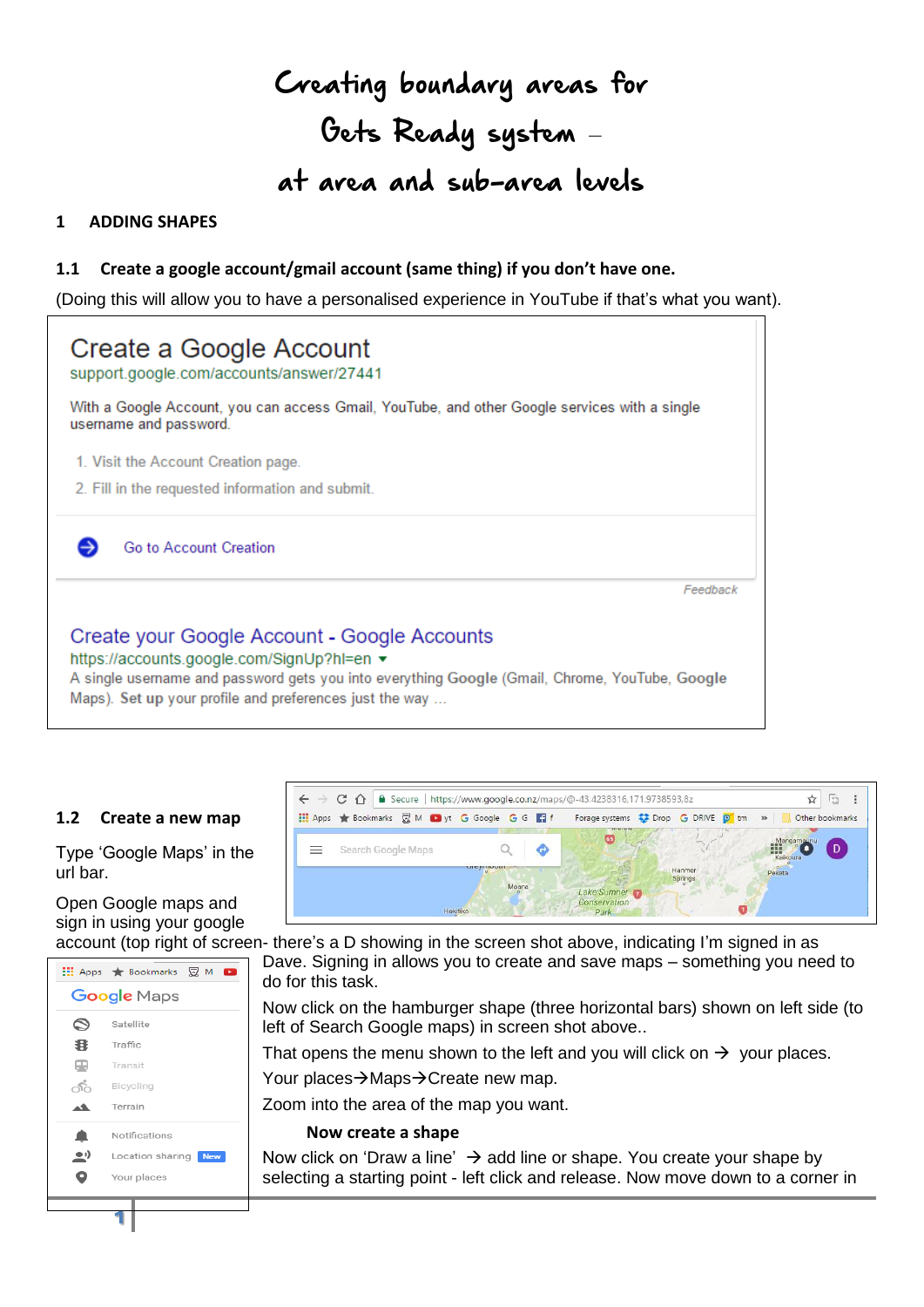your map and left click and release again. If your next clicking point is invisible – either use arrows or just 'push'/drag the mouse outside the map view and the map will shift to allow you to click on your preferred location. Finally click on the starting point exactly to complete a shape.

| Untitled map<br>All changes saved in Drive                           | ٠<br>٠ | $\overline{\phantom{0}}$<br>$\mathcal{L}_{\mathcal{G}}$<br>$v \sqrt[3]{2}$<br>$\left\langle \cdot , \cdot \right\rangle$<br>sin. | 平上画                   | O                       |
|----------------------------------------------------------------------|--------|----------------------------------------------------------------------------------------------------------------------------------|-----------------------|-------------------------|
| Add layer <sup>1</sup> Share O Preview                               |        | $\boldsymbol{\varpi}$                                                                                                            |                       |                         |
| <b>√</b> Untitled layer<br>mport                                     | ٠      | Hadrette Ró<br>Walreka Rd                                                                                                        | $\boldsymbol{\varpi}$ |                         |
| Add places to this layer by drawing or<br>importing data. Learn more |        | mano Rd                                                                                                                          |                       | Clintons Rd<br>Darfield |
| $\overline{\phantom{a}}$ Base map                                    |        |                                                                                                                                  |                       |                         |
|                                                                      |        |                                                                                                                                  |                       | McLaughlins Rd<br>Warde |

Name the shape by overwriting the 'polygon'.

#### **Now add colour and transparency to your shape**

Now is the time to think about colour and transparency in your shape. Colours can help distinguish one area from the next and about 40% transparency allows the colour to be clear, while allowing some elements like roads to be somewhat visible. The settings for this are shown below.



You are able to recreate what we have above, by clicking the Darfield test only area on left of map. You will edit the shape that was called polygon. Click on the tipping paint pot to create the options shown below. Set transparency to something that works for you.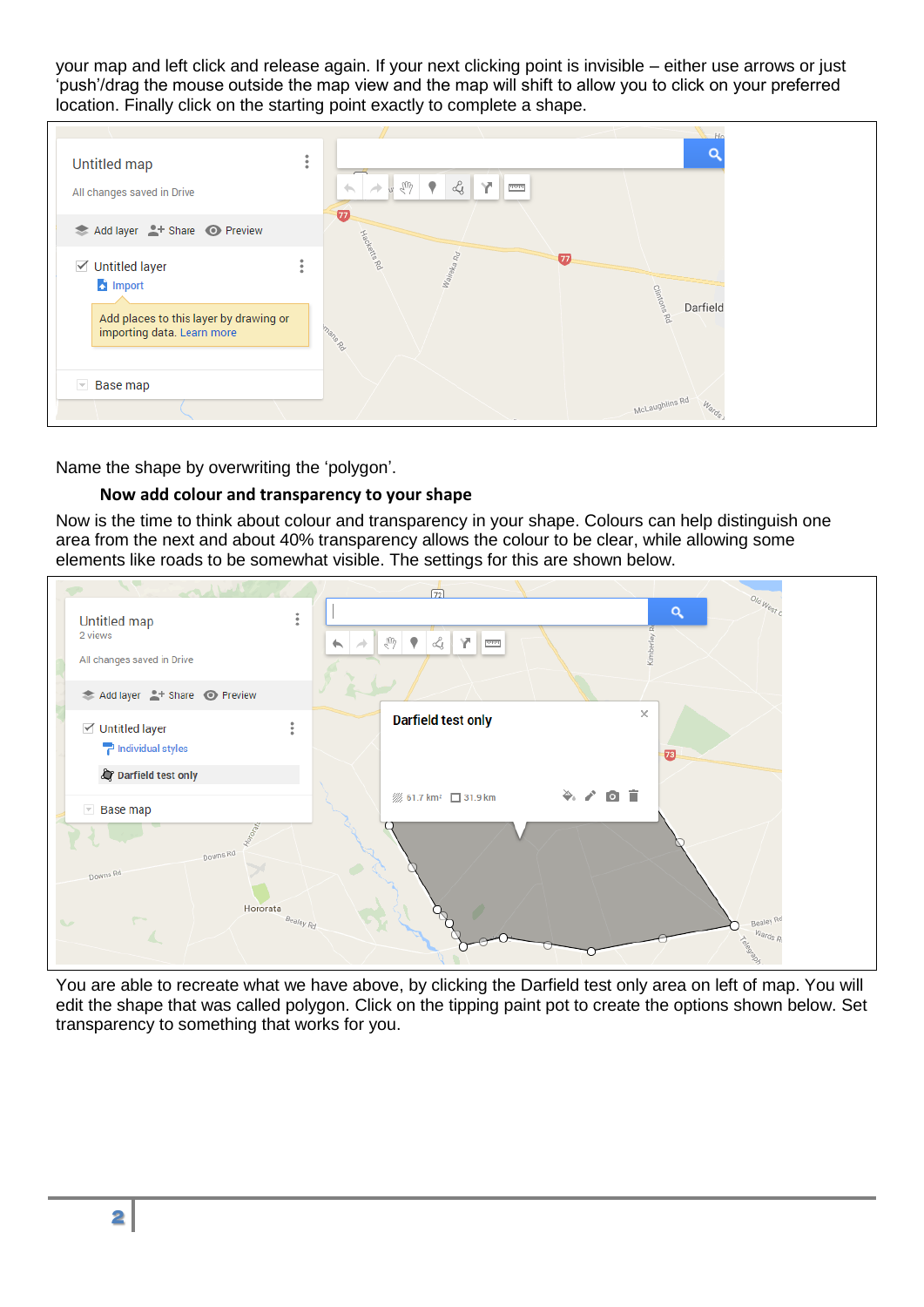

#### **You can tweak the shape**

Clicking in the boundary will create a series of circles in your shape – each straight line will have a mid point that can be pulled and pushed. If you do this, you will create further tweaking options. Try it if needed, or just delete and start again.



#### **Name the map**

Name the map by clicking on Untitled map. (The names should be the same- these names get used by your Gets Ready users).

If you are an admin user, you are likely to create a few of these shapes, so naming each file makes good sense. On the next page, the file name will become '*KML file for Darfield test shape.kml*'. KML files are map files that tell some mapping programs to draw a shape for users.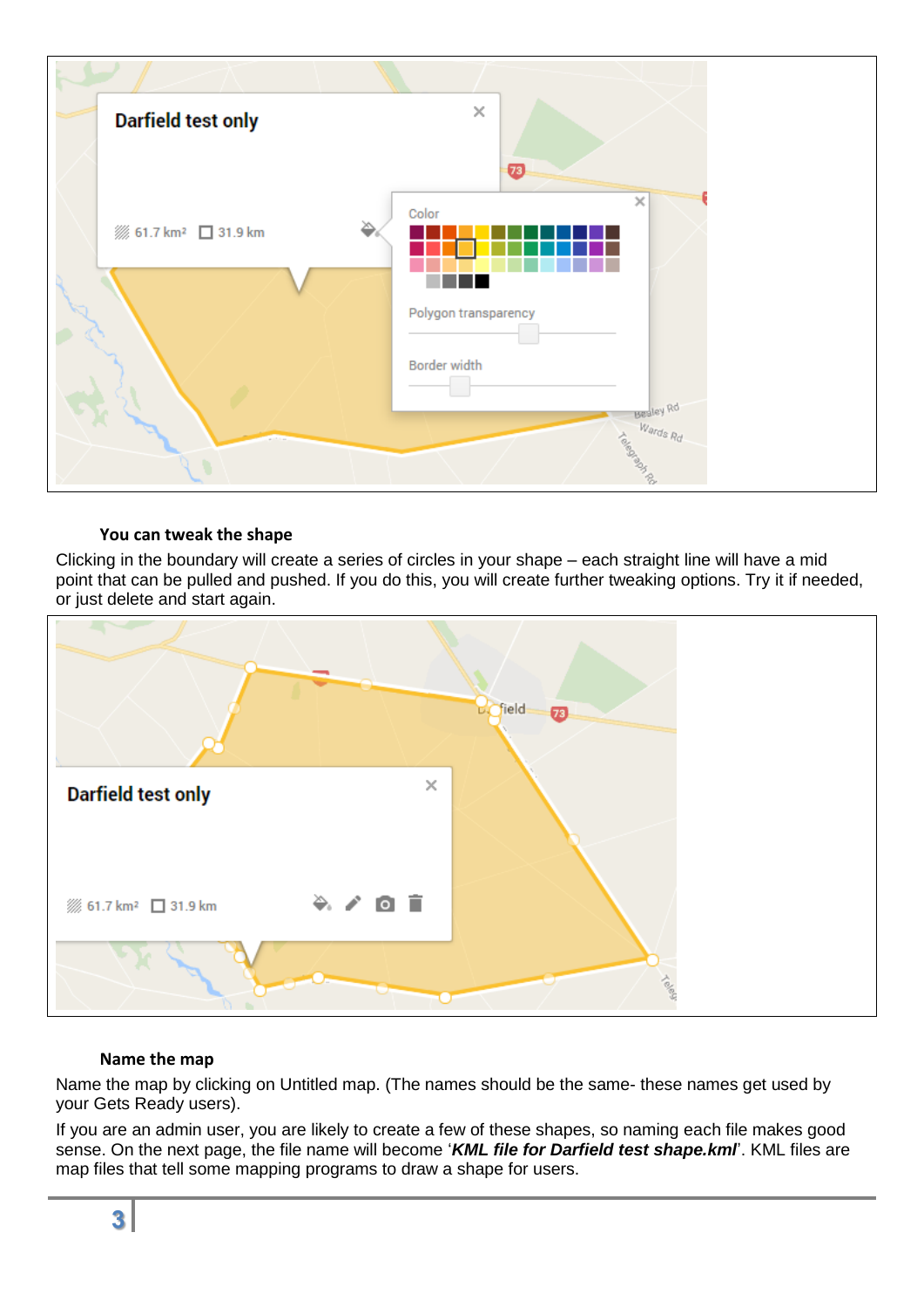

#### **Export the map to a .kml file and download to your computer**

Find the three vertical dots at the Map name level – top left - (not the polygon or shape level)– left click and choose export to kml.

Tick export to a kml file… and click download.

You need to find where your download files are on your computer. If you struggle – search for \*.kml.

#### **1.3 Adding the shape to Gets Ready areas or sub-areas.**

In Gets Ready you will need to upload that kml file you have  $m$ ade $1$ .

Now open Gets Ready and log in as a CRT or Admin user. Only these people have power to add new maps, or replace existing maps.

Click on the edit option (the pencil) next to the area (shown to right)

| Œ<br><b>ADD AREA</b>         |                    |                     |                        |  |
|------------------------------|--------------------|---------------------|------------------------|--|
| <b>SELECT ALL</b>            | <b>SELECT NONE</b> |                     | <b>ADVANCED SELECT</b> |  |
| <b>NAME</b>                  | ۸                  | TO<br><b>ASSIGN</b> |                        |  |
| <b>AB Demo Start</b><br>no 1 | M                  | $\overline{2}$      |                        |  |
| <b>Darfield town</b>         | M                  | $\overline{1}$      |                        |  |
| EOC                          | M                  | 14                  |                        |  |
| <b>Hororata</b>              | z                  | $\bullet$           |                        |  |

-

*<sup>1</sup> For users of Google Earth - In the method shown here, we create a new map for each shape. If you use google earth you can make multiple shapes and export each shape to a kml file, but we are staying with the simple google map option.*